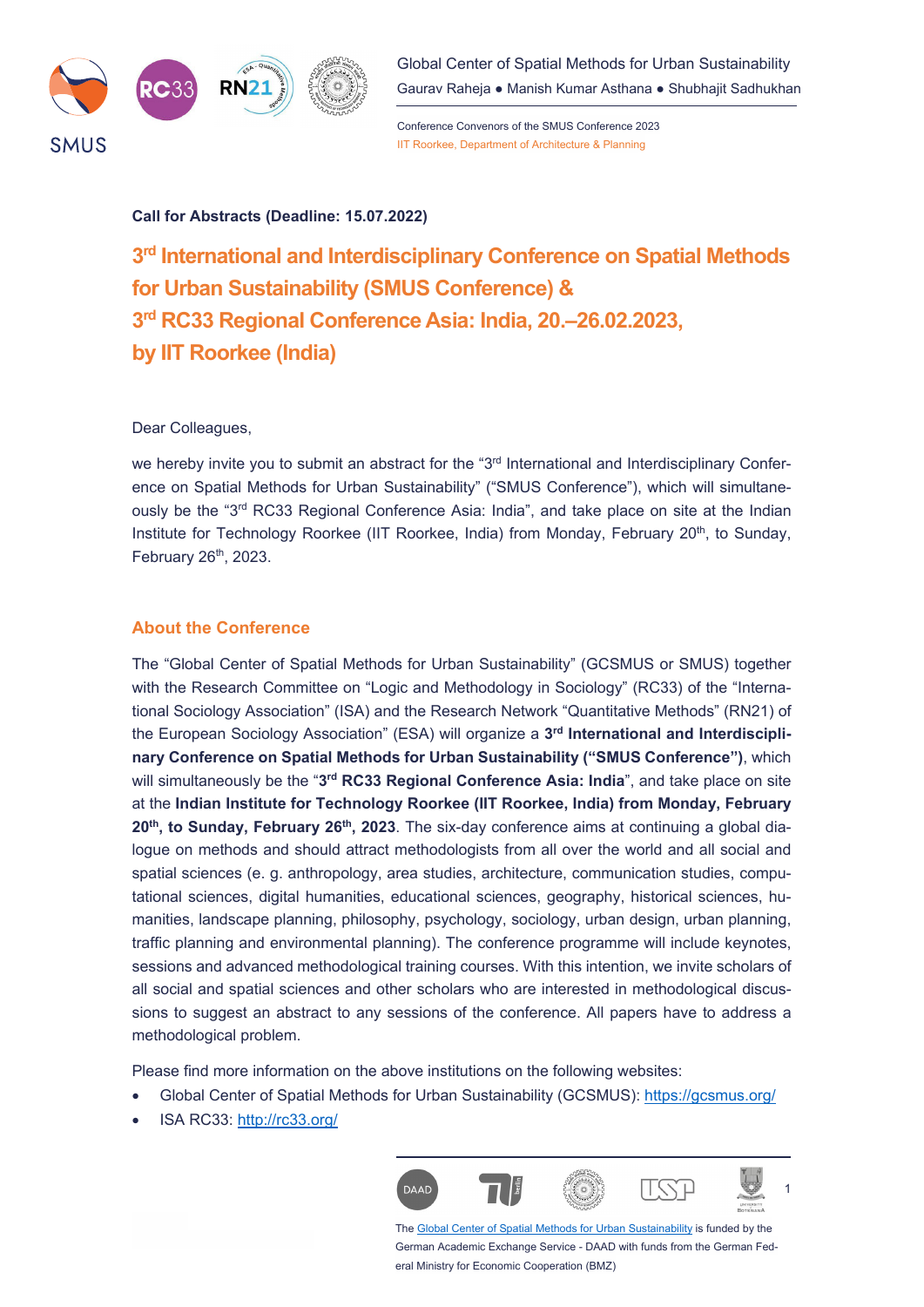







- ESA RN21: www.europeansociology.org/research-networks/rn21-quantitative-methods
- IIT Roorkee: https://www.iitr.ac.in/

If you are interested in getting **further information on the conference** and other GCSMUS activities, please **subscribe to the SMUS newsletter** by registering via the following website: https://lists.tu-berlin.de/mailman/listinfo/mes-smusnews

# **Conference Sessions:**

- 1. Co-Production (of Knowledge) as Pathway to Decolonization of Knowledge in the Global South
- 2. Decolonizing Social Science Methodology
- 3. Fieldwork in the Global South Shedding Light into the Black Box
- 4. Assessing the Quality of Survey Data
- 5. Comparing Social Survey Data Collected During a Global Crisis? The Uncertainty of Comparative Research
- 6. Culturally Sensitive Approaches Potential New Directions of Empirical Research
- 7. Application of Quantitative Techniques in Spatial Analysis
- 8. Ethnography as Spatial-Temporal Method
- 9. Ethnographic Methods: Constructing Public Space
- 10. Visualizing Urban Nature: Ethnographic Approaches and Explorations
- 11. Multimodal Data Integration for Spatial Research
- 12. How Modality Matters? Learning from the Multiplicity of (Non-)Digital Discourse Analytical Approaches
- 13. Discourse Analysis, Historical Analysis and Biographical Research: Multi-Method Approaches in Interpretive Empirical Research
- 14. The Individual and the City: Urban Life Stories
- 15. Measuring Change in Urban Space(s)
- 16. The Longue Durée in the 21st-Century Social Sciences: Methodological Challenges of Analyzing Long-Term Social Processes
- 17. Design Methods for Accessibility and Social Inclusion
- 18. Applying Spatial Methods in Homelessness Studies: Methodological and Ethical Challenges
- 19. Analysing Hidden Forms of Violence and their Spatialities: The Methodological Challenges of the Research on Intimate Partner Violence and Sexualized Violence
- 20. Spatial Methods in Healthcare Research
- 21. Methods of Transnational Organisational and Economic Research
- 22. Methods for Studying the Spatial Dimension of Global Digital Infrastructures
- 23. Digitalization, Political Participation and Transformation in the Global South
- 24. Cross-Cultural Research Methods in Community-Oriented Approaches in Human Behavior
- 25. Spatial Methods in Transdisciplinarity for Urban Sustainability
- 26. Methodological Overlaps, Misunderstandings and Conflicts between Spatial Planning and Social Sciences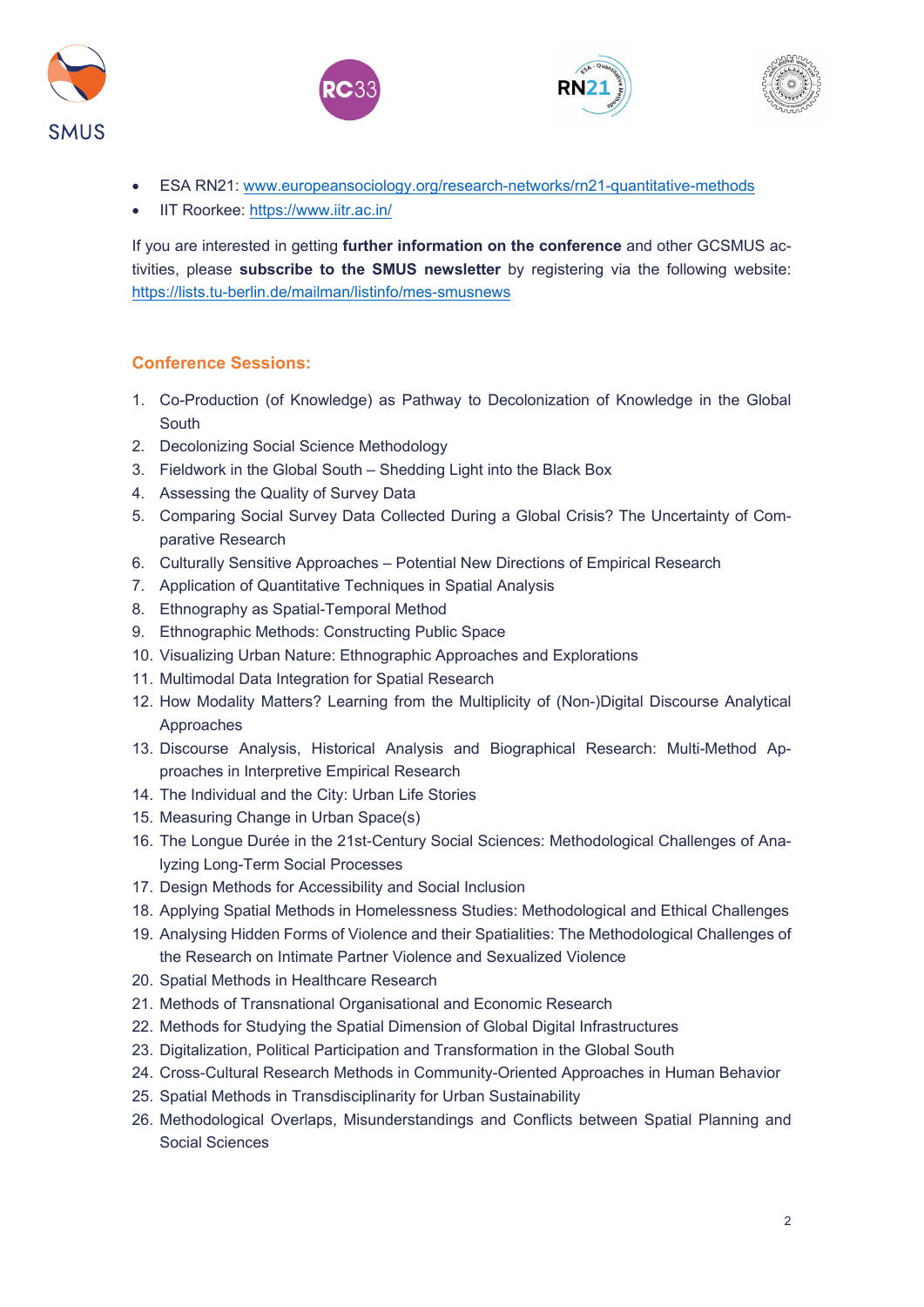







## **Submission of Abstracts**

All sessions must adhere to the **rules of session organization** as in the RC33 statutes and GCSMUS Objectives (**see below**). If you are interested in **presenting a paper**, please **submit an English-language abstract** containing the following information to SMUS India 2023 via the official conference website (https://gcsmus.org/conferences/india/) **between 15.06.2022 and 15.07.2022**.

- Session the paper is submitted to
- Paper Title
- Speakers (= name(s), email address(es), institutional affiliation(s))
- 500-2,000 Word Abstract (= short description of the proposed talk. The abstract should explain which methodological problem is addressed, why this is relevant, how the paper refers to the session and what the general line of argument will be.)

The conference organizers will inform you by **15.09.2022**, if your proposed paper has been accepted for presentation at the conference. For further information, please see the conference website or contact the session organizers.

Please also kindly **forward this call to anybody to whom it might be of interest**.

Best wishes,

# **Program Chair**

Gaurav Raheja **Nina Baur** Nina Baur

IIT Roorkee **IIT** Roorkee India Germany

### **Shubhajit Sadhukhan Manish Kumar Asthana**

Co-Convener, SMUS 2023 Co-Convener, SMUS 2023 IIT Roorkee **IIT Roorkee** India and a state of the state of the state of the state of the state of the state of the state of the state o

Convener, SMUS 2023 & SMUS Director & RC33 Past President SMUS India Lead Partner Technische Universität Berlin

Department of Architecture & Planning Department of Humanities & Social Sciences